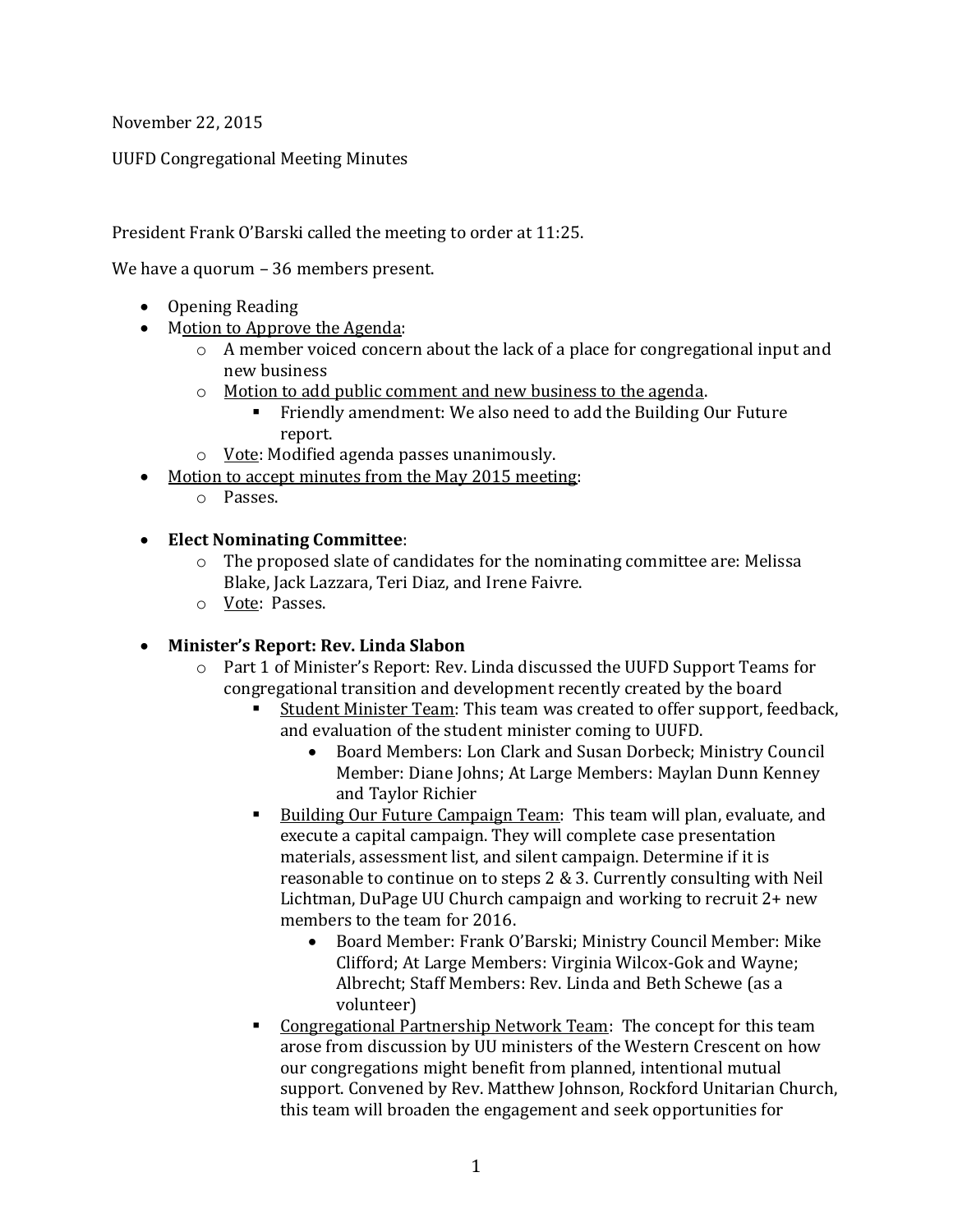sharing between our congregations. This team is needed logistically, politically, and theologically.

- Team of 3 members Minister & two lay leaders. Ministry Council Member: Pam Wicking; Board & Staff Member: Beth Schewe (in her professional capacity as UUFD staff); Minister: Rev. Linda
- Transition Team: Note: This is NOT a Search Committee. This team is responsible for the education of UUFD members on upcoming staff transitions (minister, music director). Research, explore, and explain in the e-news, Pathfinder, coffee chats, etc. about interim ministry (and costs), shared ministry, multi-site ministry, fair compensation, the call process for full-time or part-time professional staff. Meet with and talk with UU Mid-America Staff member, Rev. Lisa Presley, with Rev. Matthew Johnson, Minister, Unitarian Church Rockford, and potentially with other Mid-America consultants. Rev. Linda recommends that the Transition Team bring these two professionals to present at UUFD.
	- Board member: Bill Lamb; Ministry Council Member: Clark Neher; At Large Members: Jenny Stamtakos, Will Ireland, Beau Anderson, and Donna Veeneman
- o Part 2 of Minister's Report: Explanation of what it means for Rev. Linda to move to half time consulting minister status.
	- From Rev. Linda: A "Consulting Minister" is a UU Minister who works at 50% time for a congregation.
	- My love and care for you and for UUFD is not diminished.
	- Yes, I must make choices about how I allocate my time for UUFD, but pastoral care in times of crisis, illness, loss, fear, or an emergency is NOT something that gets cut. Please call me ANYTIME when you are in need.
	- HIGHLIGHTS FROM OCT-NOV 2015 PATHFINDER MINISTER'S MUSINGS
		- My typical work days will be Wednesdays, Fridays and two Saturdays & Sundays in a month. I am expected to work for UUFD no more than 25 hours per week.
		- I am responsible for worship 2 Sundays a month over 10 months. Usually I will not attend on Sundays when I am not leading a service.
		- Priorities include: Supervision of UUFD staff and our student intern, Board, Ministry Council, & Leadership Council meetings, Worship Associate training session, Religious Education staff trainings and the Sexuality & the Healthy Church Seminar.
		- WHAT ELSE? Additional goals I am committed to include UUFD's Building Our Future campaign, Coming of Age and Bridging for 4 of our UUFD youth and young adults, renewal of a Womyn's Spirituality Group for support and deeper relationships, the 2017 WomanSpirit Conference at UUFD.
		- Activities that I've cut back on or will take longer now to address include meditation and book groups, and emails which might be missed – please follow up on emails.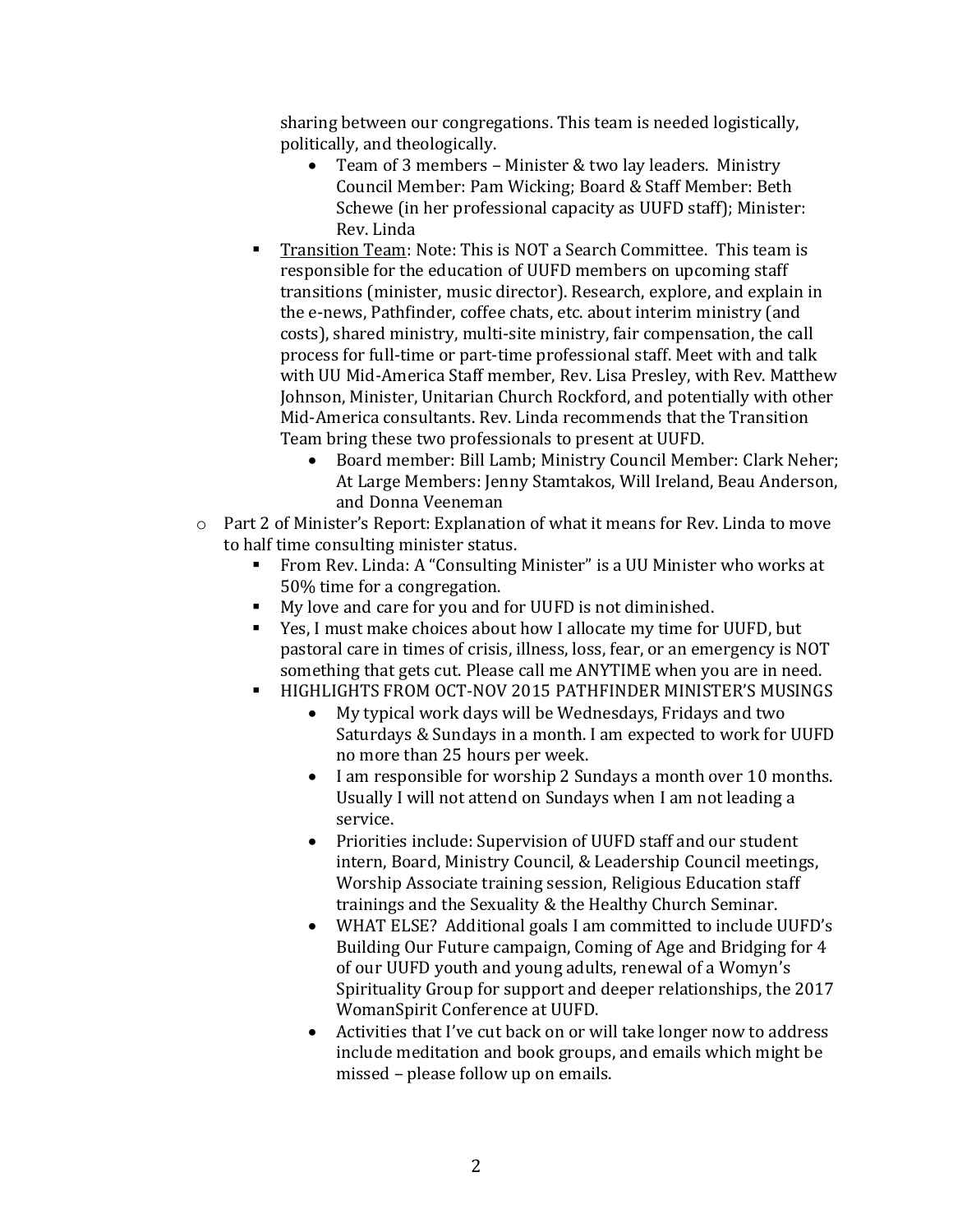- Rev. Linda ended by opening the floor for questions and thanking the congregation for our work and effort on a smooth transition.
- **Treasurer's Report: Lon Clark**
	- $\circ$  Lon reminded us that 48 % of the year has passed about half. Around \$9,000 more will be spent by the end of the month. He "welcomed" us to the difficult portion of the meeting, reminding us that it is difficult and scary to talk about money.
	- $\circ$  He reminded us that we use the money in our budget to support UUFD's mission.
	- o We, UUFD members, overwhelmingly voted for this deficit budget.
	- $\circ$  But the reality is that if we continue spending as we are, at the end of May our bank balance will be zero.
	- o We need a cushion just to balance cash flow.
	- o How can we change this reality? Lon's call to action is "We're all in this together." We hold the gift our UUFD ancestors/founders have left us – this fellowship. It is up to us to give and sacrifice today.
	- $\circ$  Let the minutes show that the board and congregation then had an in-depth discussion of financial struggles and the different funding models that are possible.

### **Building Our Future Campaign Presentation: Virginia Wilcox**

- o **What is the Building Our Future campaign?** A campaign to raise funds to update our church building, pay staff fairly, and create a reserve fund for emergencies. Those who pledge can pay your pledge over a 3-year period. This is different from your annual pledge to support the regular operating budget.
- o **Building:** A beautiful, safe, and functional church building enhances our spiritual development, welcomes the wider community, and allows us to enact our values in the world. We need \$225,000 to renovate the RE Rooms, Fellowship Hall, and Kitchen.
- o **Fair Staff Compensation:** Paying staff fairly, in line with UUA guidelines, helps us fulfill our commitment to social justice. We need \$135,000 to pay staff fairly for 5 years and set the stage for a more just relationship.
- o **Reserve Fund:** A reserve fund gives us the resources to weather emergencies, assuring the presence of Unitarian Universalism in our community. We need \$30,000 to keep UUFD running for 4 months in case of emergency.
- o Lay leaders: Frank O'Barski, Wayne Albrecht, Virginia Wilcox-Gök, Mike Clifford. Staff: Rev. Linda Slabon and Beth Schewe.
- o We are looking for two new members to join the team in 2016.

### **Religious Education Presentation: Gladys Sanchez**

- o Gladys shared many of the amazing things that the children have been doing and learning in RE. Highlights include:
	- If  $\blacksquare$  June: Gladys and the new staff members ran a program where kids learned about and created art.
	- Iuly: Oaken Acres and DeKalb County Community Gardens
	- August: disability awareness month